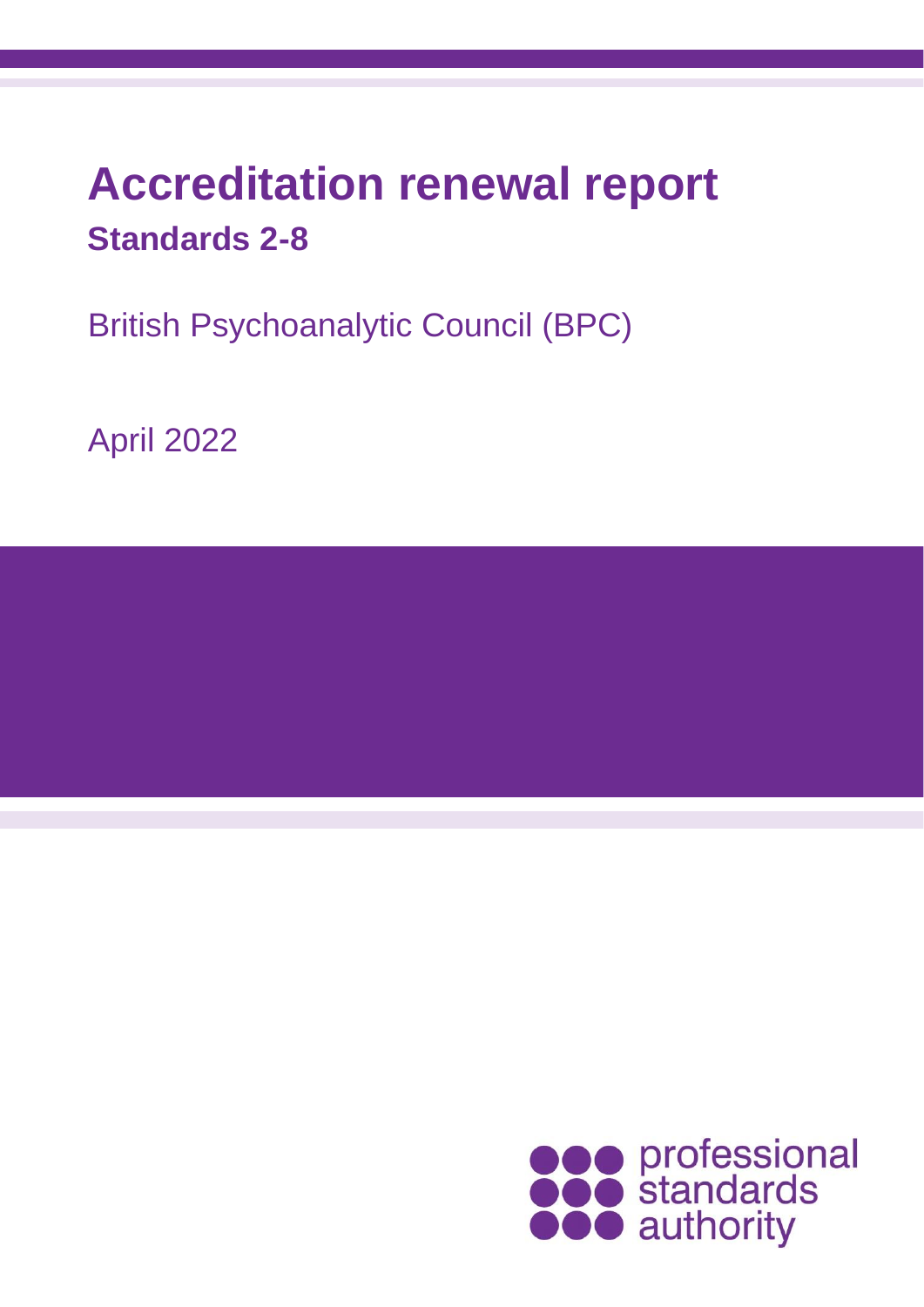### **Contents**

### **About the BPC**

The British Psychoanalytic Council (BPC) registers:

- Psychoanalysts
- Psychoanalytic psychotherapists
- Psychodynamic psychotherapists
- Psychodynamic counsellors.

Its work includes:

- Setting and maintaining standards of practise and conduct
- Maintaining a register of qualified professionals
- Assuring the quality of education and training
- Requiring registrants to keep up their skills up to date through continuing professional development
- Handling complaints and concerns raised against registrants and issuing sanctions where appropriate.

As of January 2022, there were 1893 registrants on the BPC's register.

The BPC was first accredited on 20 November 2014.

In February 2022 we renewed the BPC's accreditation with Conditions and Recommendations, as set out in this report.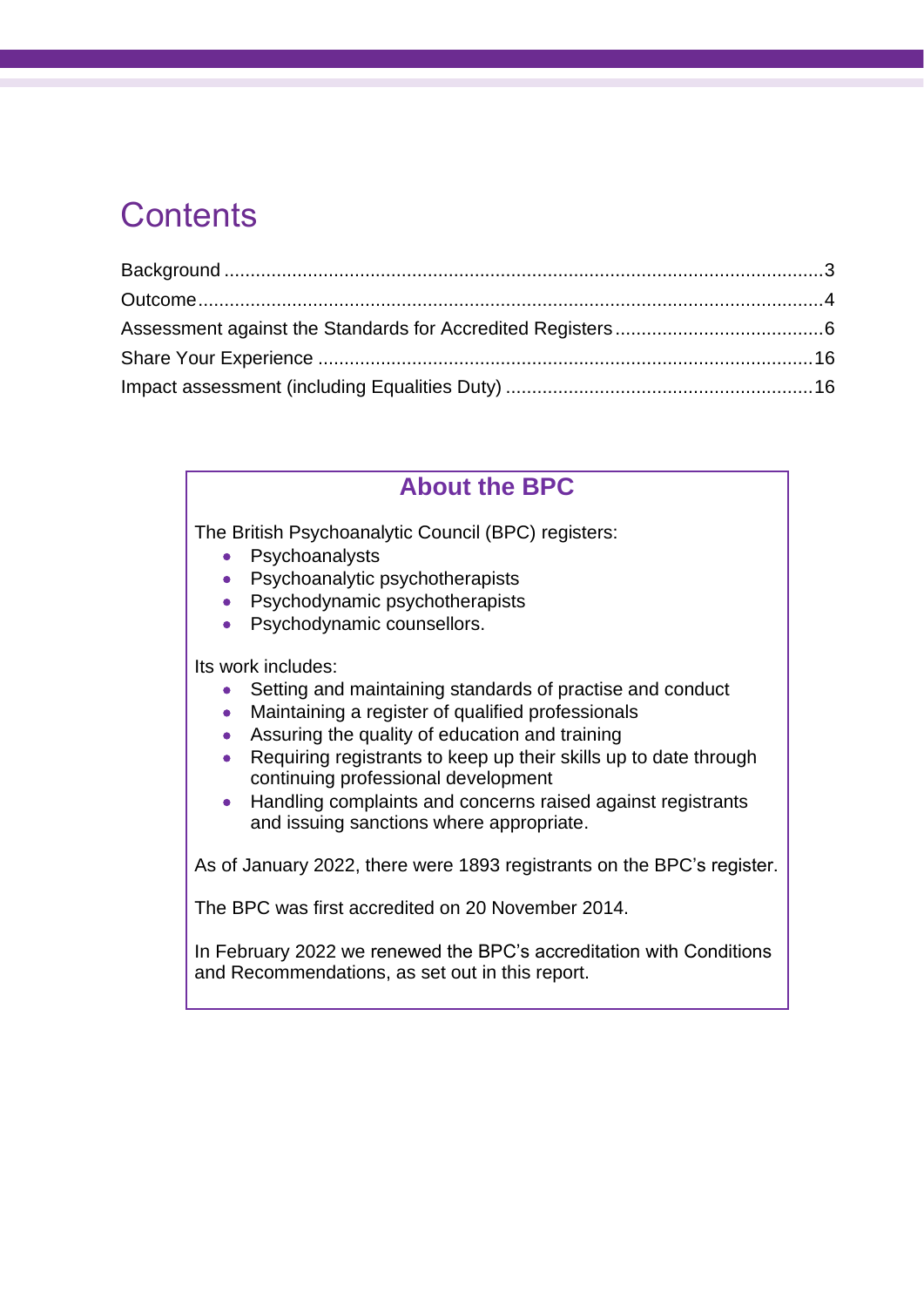### <span id="page-2-0"></span>**Background**

The Professional Standards Authority accredits registers ("Registers") of people working in health and social care occupations not regulated by law. To be accredited, organisations holding such registers must prove they meet our eight Standards for Accredited Registers<sup>1</sup> (the Standards). Once accredited, we check that registers continue to meet our Standards.

The current Standards were introduced in July 2021. This year, registers will be assessed separately for Standard One. Standard One checks eligibility under our legislation, and if accreditation is in the public interest. This report covers Standards 2 to 8.

Registers usually have a full assessment against the Standards once every three years. They have an 'annual check' to see if there have been any significant changes or concerns since the previous assessment, in the meantime. More information about how we check that registers continue to meet our Standards can be found in our guidance<sup>2</sup>.

A full renewal assessment includes a review of:

- Evidence submitted by the register against our Standards
- Responses from stakeholders to our 'Share Your Experience' consultation
- An audit of the register and complaints handling processes

We check this information against our Minimum Requirements for accreditation<sup>3</sup>. An Accreditation Panel then decides whether the Standards are met. The Panel can issue Recommendations and Conditions.

- **Condition** Sets out the requirements needed for the register to meet the Standards, within a set timeframe.
- **Recommendation** areas that would improve practice and enhance the operation of the register.

<sup>1</sup> [https://www.professionalstandards.org.uk/docs/default-source/publications/standards/standards-for](https://www.professionalstandards.org.uk/docs/default-source/publications/standards/standards-for-accredited-registers.pdf?sfvrsn=e2577e20_6)[accredited-registers.pdf?sfvrsn=e2577e20\\_6](https://www.professionalstandards.org.uk/docs/default-source/publications/standards/standards-for-accredited-registers.pdf?sfvrsn=e2577e20_6)

<sup>2</sup> [https://www.professionalstandards.org.uk/docs/default-source/accredited-registers/guidance](https://www.professionalstandards.org.uk/docs/default-source/accredited-registers/guidance-documents/annual-review-process-guide.pdf?sfvrsn=e5c7220_18)[documents/annual-review-process-guide.pdf?sfvrsn=e5c7220\\_18](https://www.professionalstandards.org.uk/docs/default-source/accredited-registers/guidance-documents/annual-review-process-guide.pdf?sfvrsn=e5c7220_18)

<sup>3</sup> [https://www.professionalstandards.org.uk/docs/default-source/accredited-registers/standards-for](https://www.professionalstandards.org.uk/docs/default-source/accredited-registers/standards-for-accredited-registers/accredited-registers-evidence-framework-for-standards.pdf?sfvrsn=55f4920_6)[accredited-registers/accredited-registers-evidence-framework-for-standards.pdf?sfvrsn=55f4920\\_6](https://www.professionalstandards.org.uk/docs/default-source/accredited-registers/standards-for-accredited-registers/accredited-registers-evidence-framework-for-standards.pdf?sfvrsn=55f4920_6)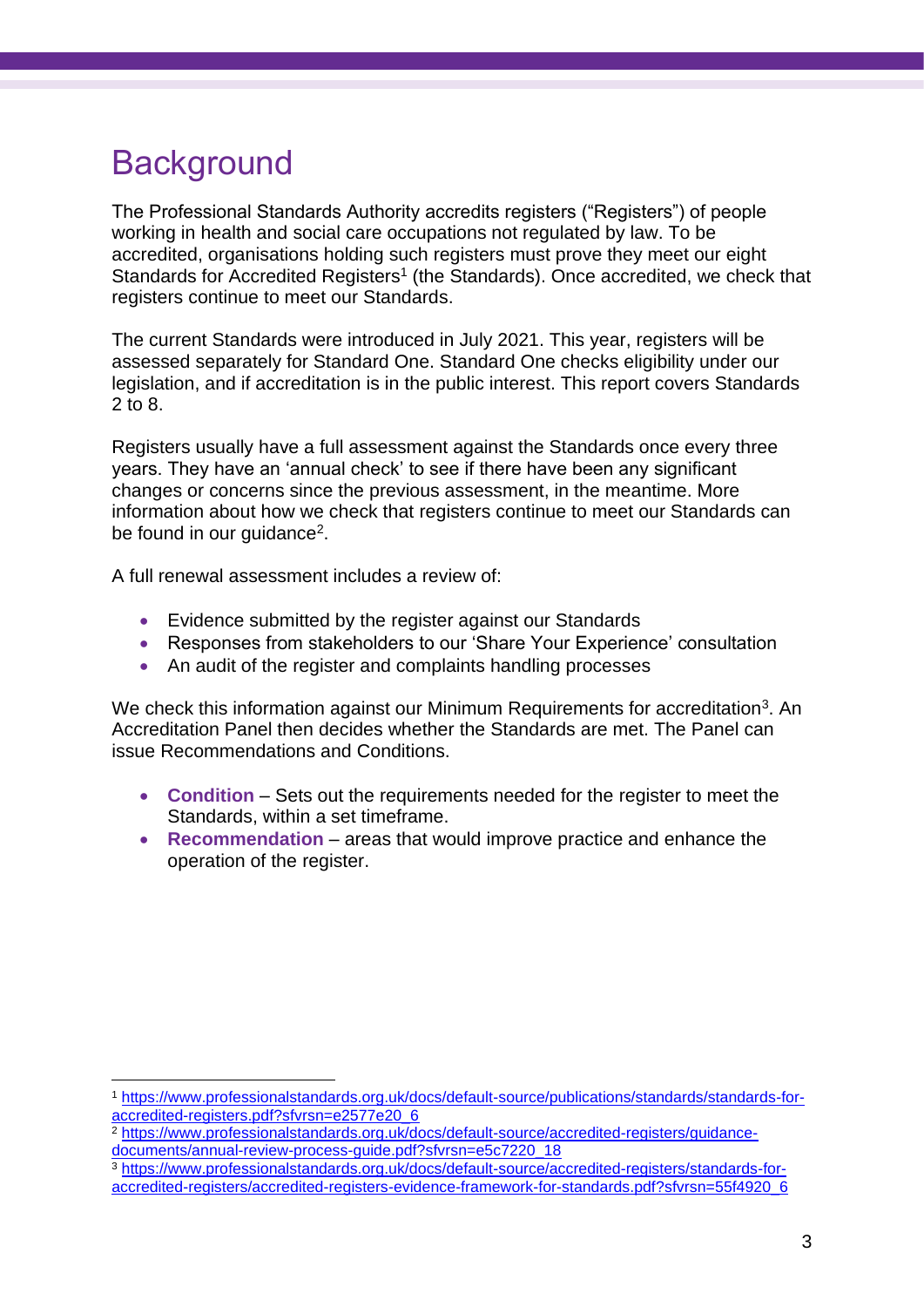### <span id="page-3-0"></span>**Outcome**

**We renewed the BPC's accreditation with Conditions and Recommendations.** 

#### **Positive findings about the BPC**

The BPC's complaints processes have been completely revised and now include clearer information about how concerns about its Registrants are handled. This includes guidance for witnesses, clearer routes and thresholds for progressing complaints, and more prominent information about complaints on its webpages.

Summaries of Board discussions are now published to allow greater transparency about how the BPC makes key regulatory decisions. There is new guidance for Registrants about the Duty of Candour, and whistleblowing.

Work is already in progress to address some of the areas we identified in our assessment, such as developing education and training criteria for the courses it accredits.

The BPC has used its registrant engagement programme to help promote equality, diversity and inclusion on areas such as sexual orientation.

#### **Conditions**

- **1.** Current routes to registration should be set out in clear, published documents within six months. This should make clear how each of the BPC's Member Institutions (MIs) determine competence (for example through training or qualifications), including key course information such as expected duration of training courses. There should be clear information on how equivalence for applicants applying outside of the normal training routes is determined by the MIs. This will provide clearer information about routes to registration pending more substantive work to clarify education and training criteria. (paragraph 2.9)
- **2.** The BPC should ensure that the process for appealing equivalence registration decisions made by the BPC's Member Institutions is consistent and robust, within twelve months. The role of the BPC's Registrar in appeals of MI equivalence decisions should be clarified as part of this. (paragraph 2.10)
- **3.** The BPC is to publish clear information about the education and training outcomes needed for registration with the BPC within 18 months. This should set out the standards of education and training that its MIs are required to deliver for their specialisms to be accredited by the BPC. This should be used to underpin decisions by a MI that a registrant has met the requisite standards for registration with the BPC, whether through its training or demonstrating equivalence. (paragraph 4.8)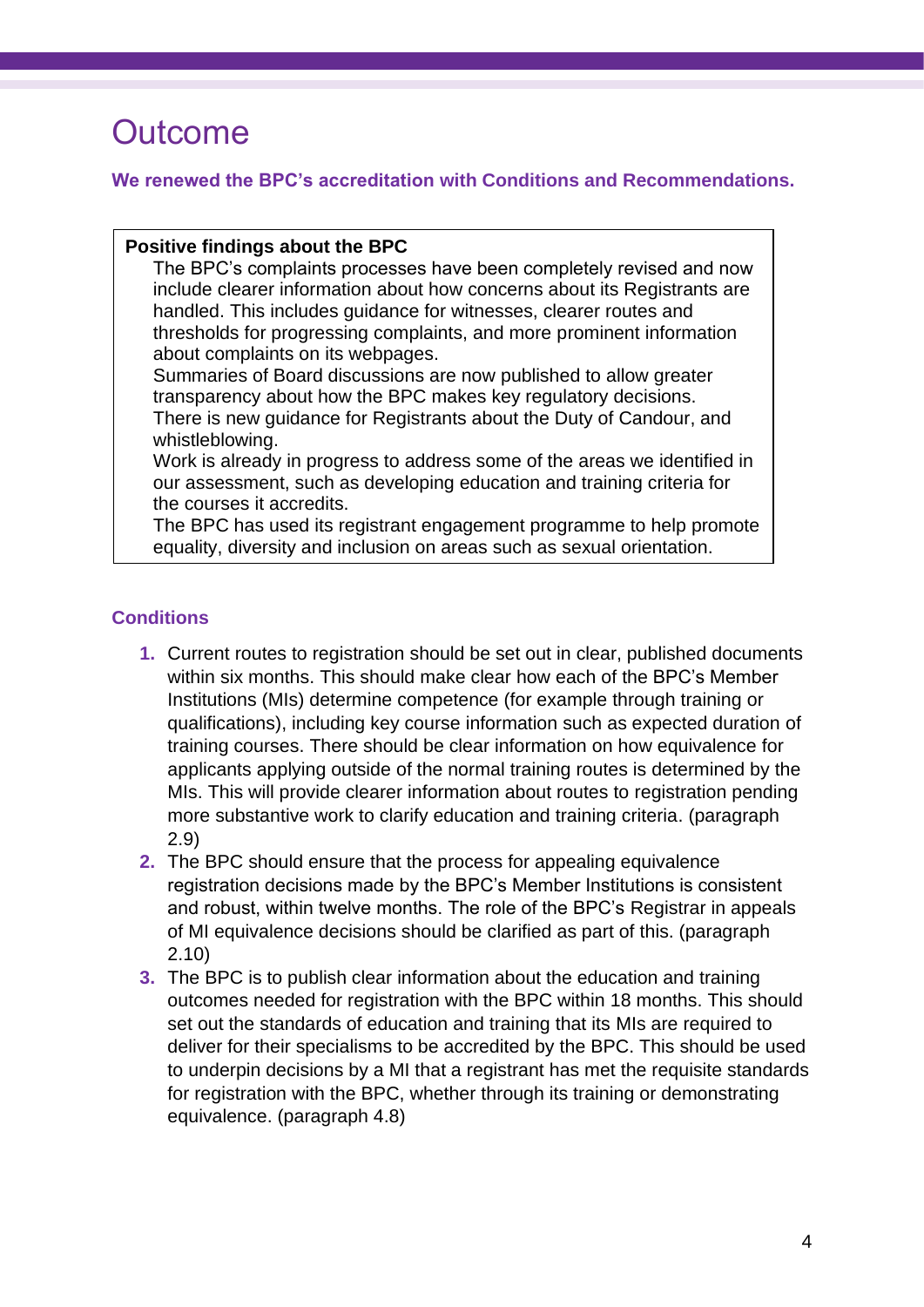#### **Recommendations**

- **1.** The BPC should have mechanisms in place to make sure that all sanctions are promptly displayed against individual register entries.(paragraph 2.18)
- **2.** The BPC should provide clear and consistent explanations of the terminology used on its website about what the treatments involve, the expertise and qualifications of its registrants, and how far it has verified registrants' entries and definitions of the specialisms listed on its website. This should include clarity about the definition of 'medically qualified'. (paragraph 2.19)
- **3.** The BPC should consider further checks to assure registrants hold appropriate indemnity cover, for example as part of its CPD audits. (paragraph 3.7)
- **4.** The BPC should provide direct links to its Ethical Framework (or updated version once published), within its information about how to raise concerns. (paragraph 5.5)
- **5.** The BPC should further strengthen its approach by undertaking its own scrutiny of a sample of decisions made under its new processes. (paragraph 5.17)
- **6.** The BPC should consider how to how to ensure the perspectives of patient, service users and lay people inform the work of the Ethics Committee. (paragraph 6.4)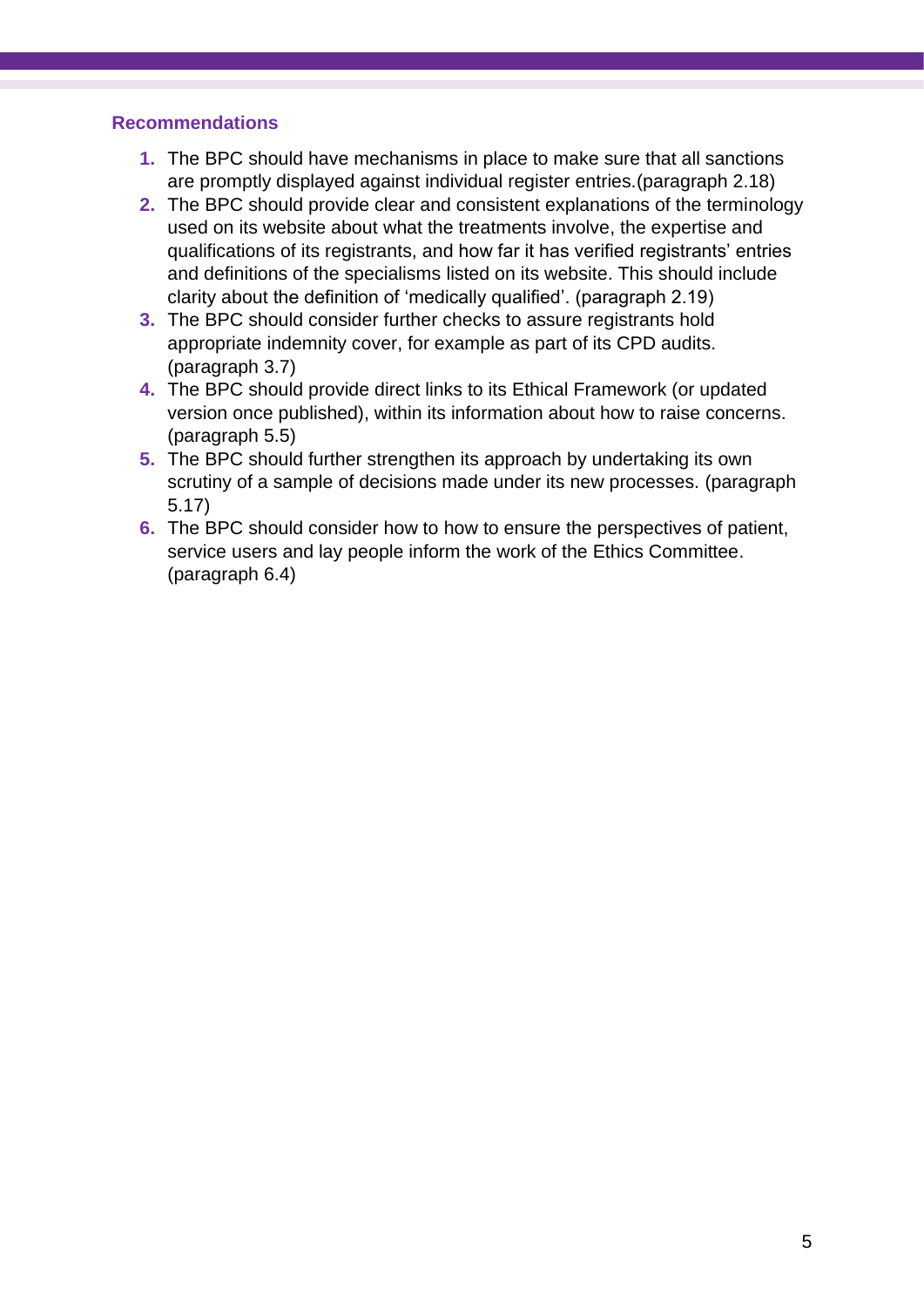### Assessment against the

### Standards for Accredited Registers

#### **Standard 2: Management of the register**

#### **Standard 2a: The registration process**

- 2.1 To be eligible for registration with the BPC, practitioners must have completed training with one of its Member Institutions (MI) or been determined by one of the MIs to have equivalent skills and experience. The BPC accredits the training delivered by the MIs.
- 2.2 The BPC updated its webpages on how to register during our assessment<sup>4</sup>. This sets out that applicants must contact the MI for an application form. The BPC has also published new guidance for MIs on how to assess equivalence.
- 2.3 We considered whether the current arrangements met our requirement to have clear, published processes for all routes to registration. We did not think the BPC's website provided clear information on what was required for registration and how applications would be assessed. We checked some of the MI's webpages to see if this information could be easily located. We did not find clear information about the registration process, and in some cases the MI listed registration with the BPC as a requirement for its own membership.
- 2.4 Although the BPC accredits the training delivered by the MIs, for most areas the criteria for education and training are in development. This means that it was difficult to determine how the BPC assures itself that the training delivered by MIs meets its requirements for registration. Training requirements are discussed further under Standard 4.
- 2.5 The guidance published in February 2022 for MIs on assessing equivalence<sup>5</sup> specifies that the MI should have an application form for equivalence, that there should be a Scrutiny Committee in place, that a written record should be kept of the decision and that there should be an appeal process in place. It advises that equivalence criteria should ensure an equivalent standard of psychotherapy, but allows for the professional judgement of the scrutiny committee to determine this. The only core component set out in the criteria is that a practitioner should have had substantial personal therapy.
- 2.6 We consider that, for the public to have confidence in the standards of the BPC members, it is essential that:
	- Training by the various MIs should achieve a similar level or that differences should be clearly explained;

<sup>4</sup> Available at:<https://www.bpc.org.uk/professionals/registrants/joining-our-register/>

<sup>5</sup> <https://www.bpc.org.uk/download/5435/Updated-Equivalence-Guidance-to-MIs.pdf>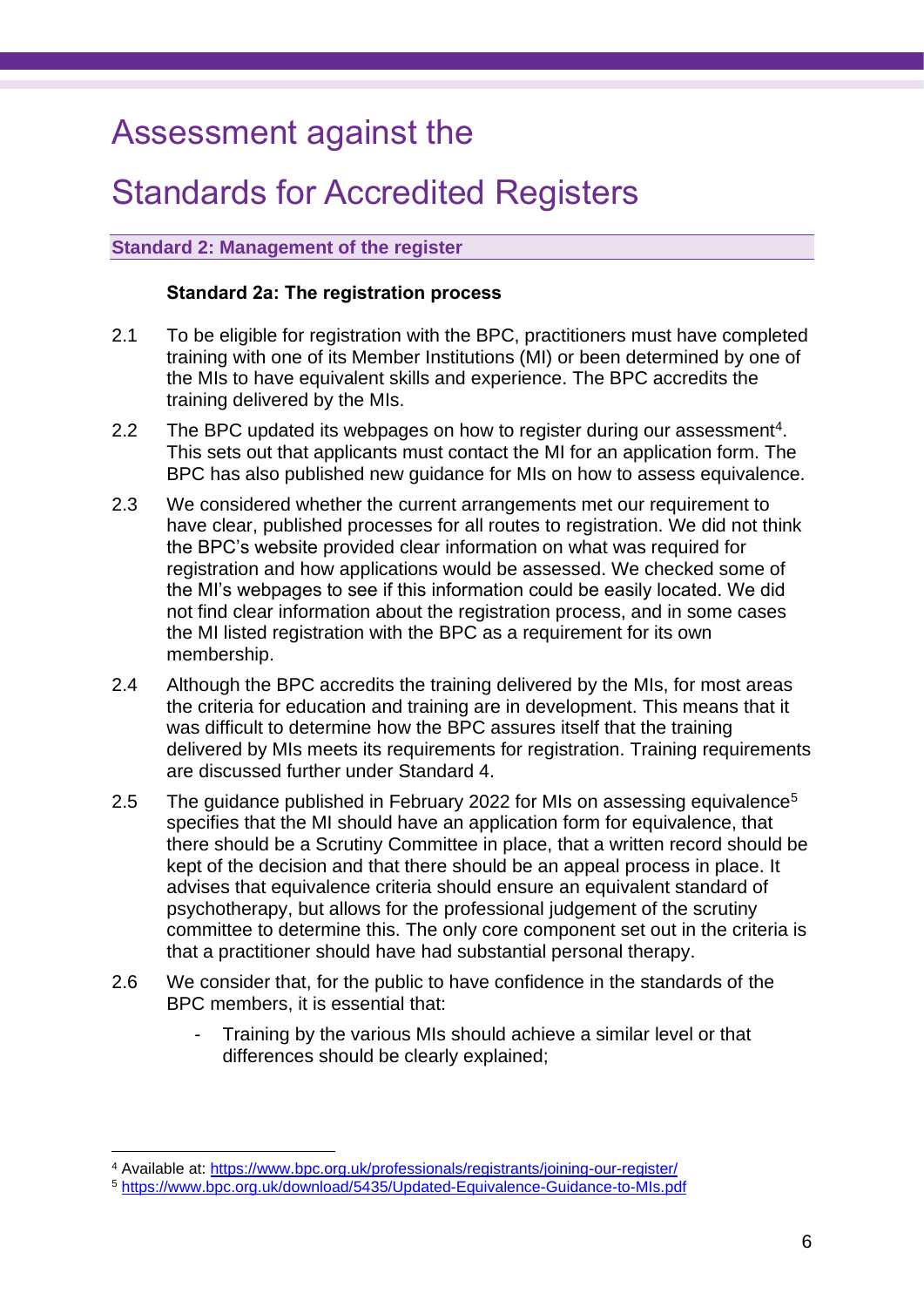- The outcomes expected from training should be clear (in terms of knowledge, skills and behaviours) as opposed simply to hours spent in training;
- These outcomes should be used to determine equivalence for applicants applying outside the normal training routes and in appeals;
- The role of the BPC in respect of determining membership should be made clear and, if it is to have any appellate function, this should be expressed clearly and consistently.
- 2.7 The following minimum requirements do not appear to be met:
	- Clear, published processes for all routes to registration.
	- A clear appeal process so that those applying to a register can appeal registration decisions.
	- Mechanisms in place to ensure that applicants meet its registration requirements (including those set for education and training) and registrants continue to do so.
- 2.8 To address this, the Panel issued the following Conditions:
- 2.9 **Condition One:** Current routes to registration should be set out in clear, published documents within six months. This should make clear how each of the BPC's Member Institutions (MIs) determine competence (for example through training or qualifications), including key course information such as expected duration of training courses. There should be clear information on how equivalence for applicants applying outside of the normal training routes is determined by the MIs. This will provide clearer information about routes to registration pending more substantive work to clarify education and training criteria. (See Condition Three within Standard Four)
- 2.10 **Condition Two:** The BPC should ensure that the process for appealing equivalence registration decisions made by the BPC's Member Institutions is consistent and robust, within twelve months. The role of the BPC's registrar in appeals of MI equivalence decisions should be clarified as part of this.
- 2.11 These Conditions also relate to the education and training requirements for registration, discussed further within Standard Four.

#### **2b: the Register**

- 2.12 We checked a sample of register entries during our assessment. We noticed that interim measures were published in a separate area of the BPC's website, rather than on the register entry. This means that they are less clear and may not be noticed by members of the public using the register to find a practitioner. At the time of assessment, there was one registrant under interim measures. The BPC confirmed that this was due to human error and that although there is not a separate field for sanctions in the Register, it should have been clearly noted by the registrant's name.
- 2.13 The BPC's register does not include details of the qualification required for registration. Since as noted above under Standard 2a the BPC does not set out the level of training required for registration, or any areas of specialist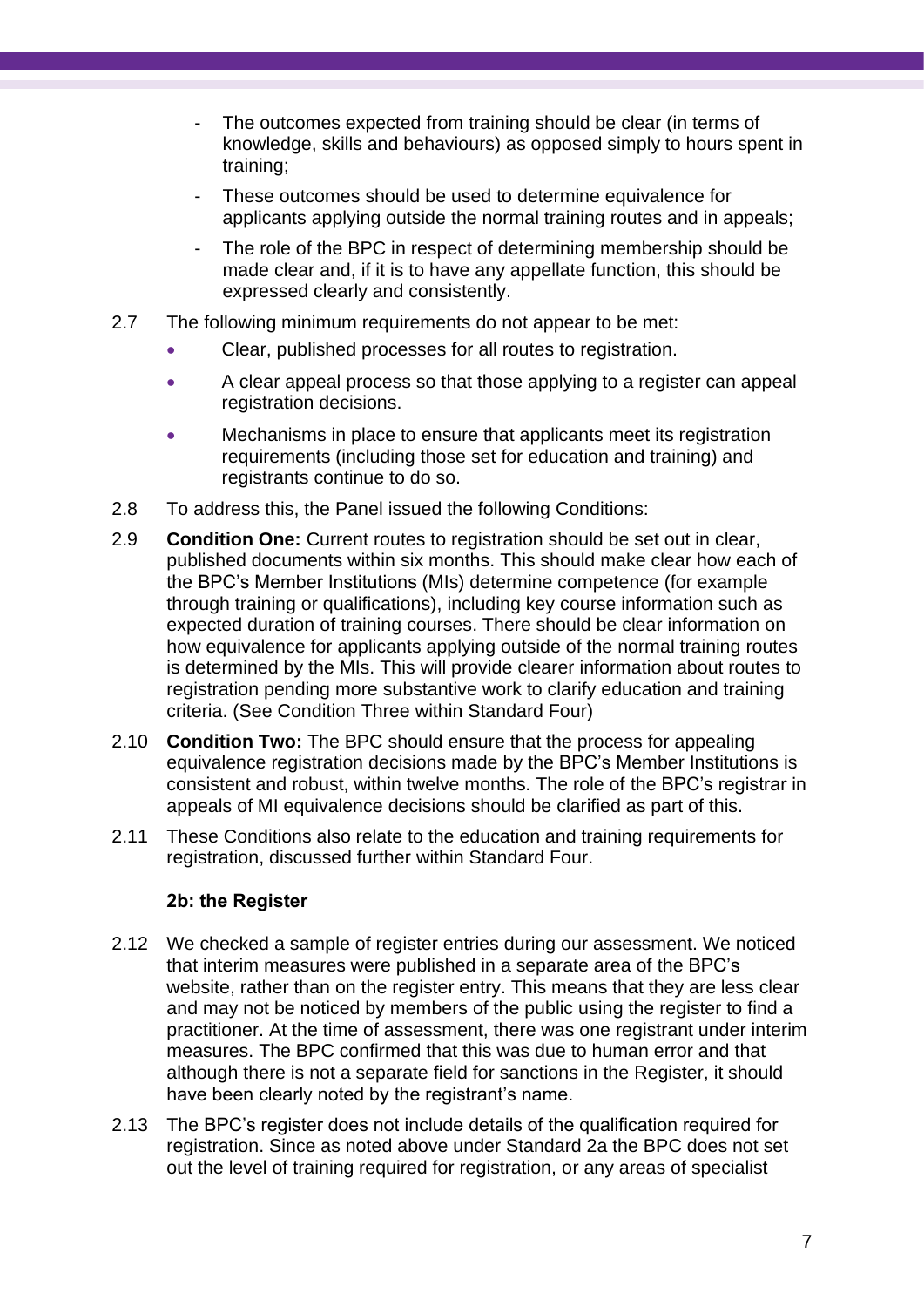training such as working with children, information about qualifications depends on the information the registrant has provided on their individual profile.

- 2.14 Some registrants are listed as 'medically qualified'. It is not clear from the BPC's website what this means, and so there is potential for misunderstanding, for example about registrants' ability to diagnose medical conditions. We checked some registrants with this listing against the General Medical Council's (GMC) public register to see if it indicated registration as a doctor. We found some matches with doctors of the same name with a current license to practise, but also some examples where registrants appeared to be registered with the GMC but did not hold a current license to practise; and others where the registrant did not appear to have GMC registration at all. This has potential to further compound misunderstanding arising from the term 'medically qualified'.
- 2.15 21 different specialisms are listed on the BPC's register. These include specialisms such as 'Parent Infant Psychodynamic Psychotherapist'. No information about the different specialisms is available on the BPC's website, and so there is no guidance for the public in choosing a practitioner appropriate to their needs or setting out the standards needed to practise under these titles.
- 2.16 The following minimum requirements do not appear to be met:
	- Published process for applications (addressed through Conditions for Standard 2a).
	- Any restrictions on practice are displayed clearly.
- 2.17 To address this, the Panel issued the following Recommendations:
- 2.18 **Recommendation One:** The BPC should have mechanisms in place to make sure that all sanctions are promptly displayed against individual register entries.
- 2.19 **Recommendation Two:** The BPC should provide clear and consistent explanations of the terminology used on its website about the treatments involved and the expertise and qualifications of its registrants, of how far it has verified registrants' entries and definitions of the specialisms listed on its website. This should include clarity about the definition of 'medically qualified'.

#### **Standard 3: Standards for registrants**

- 3.1 Overall, the BPC has appropriate standards in place for professional behaviours and business practice.
- 3.2 The BPC's registrants are required to confirm they will comply with its Safeguarding and Equal Opportunities policies during registration. The BPC told us that is updating its registration form so that it will also directly link to its Code of Ethics from April 2022. We will check this has been completed at our next assessment.
- 3.3 The BPC has CPD requirements to keep registrants up to date in their specialisms and on cross-cutting areas such as data security. It audits 5% of registrants annually to check compliance. Previously, registrants who were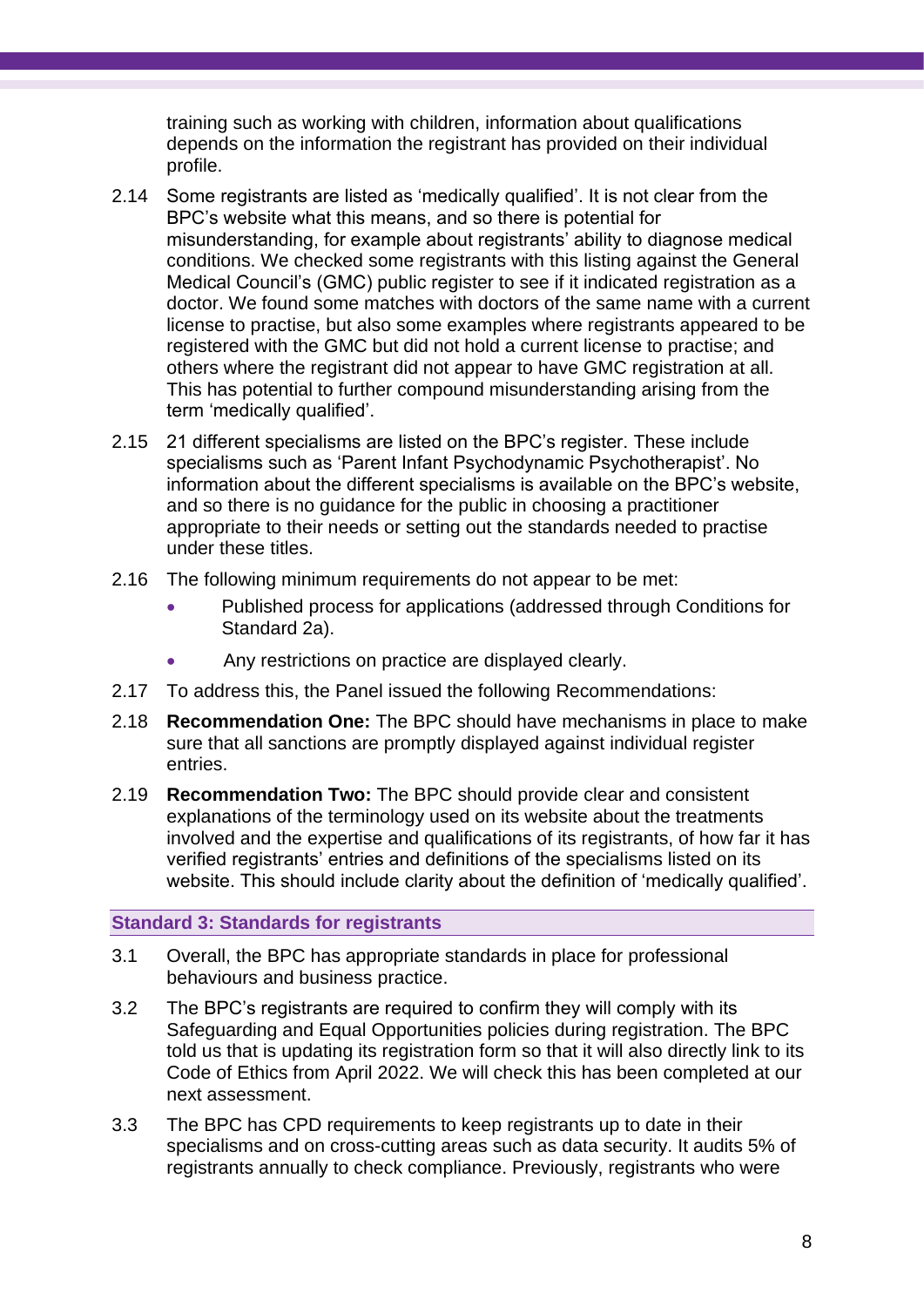already subject to NHS CPD requirements had been exempt from the BPC's separate requirements, but this will end in April 2022.

- 3.4 The BPC told us it is developing revised ethical standards for registrants. The final version was not yet published at the time of our assessment, but we will check for this at our next assessment. We reviewed a draft version entitled *Standards of Conduct, Performance and Ethics* and saw that this now includes a requirement to comply with the Advertising Standards Authority's CAP Code. Although the BPC has not identified advertising as a particular issue for registrants, this will help make expectations clearer.
- 3.5 In our previous assessment of the BPC, we issued a Recommendation to develop guidelines for its registrants about whistleblowing and the professional Duty of Candour. The BPC published guidance in October 2021<sup>6</sup> setting out what the Duty of Candour is, and how it relates to the BPC's Code of Ethics. The guidance also refers to whistleblowing, setting out different routes that a registrant could consider raising the concern including with the BPC's Ethics Committee or their MI. We welcome these steps and will check for further developments in the revised *Standards of Conduct, Performance and Ethics* guidance once published.
- 3.6 The BPC does not request direct evidence of indemnity cover at the point of application, registration or renewal, or other monitoring. It asks registrants to declare they have appropriate arrangements in place. We issued the following Recommendation aimed at further mitigating the risks of registrants not having appropriate indemnity cover:
- 3.7 **Recommendation Three:** The BPC should consider further checks to assure registrants hold appropriate indemnity cover, for example as part of its CPD audits.

#### **Standard 4: Education and training**

- 4.1 The BPC accredits the training delivered by its Member Institutions (MIs). Practitioners must successfully complete an accredited training course with a MI or be determined by the MI to have demonstrated equivalence, to register with the BPC. The MI then sends them an application form for registration with the BPC, which covers broader requirements such as asking for declarations that the registrant will abide by its Codes and Terms of Conditions. The BPC's Registration Committee reaccredits MI training every five years, and an External Examiner conducts an annual quality assurance check.
- 4.2 There is little published information on the BPC's website about its education and training standards currently. This makes it difficult to identify information such as the level of qualifications required by the BPC for registration through its MIs. The BPC is bringing together its requirements on training standards for MIs, into a single 'MI handbook'. At the time of our assessment this was in development, but we reviewed an example of the BPC's education standards in its draft *Assessment and accreditation criteria for Psychoanalytic psychotherapy, psychoanalytic and Jungian analytic (PA).* This document sets

<sup>6</sup> <https://www.bpc.org.uk/professionals/registrants/duty-of-candour/>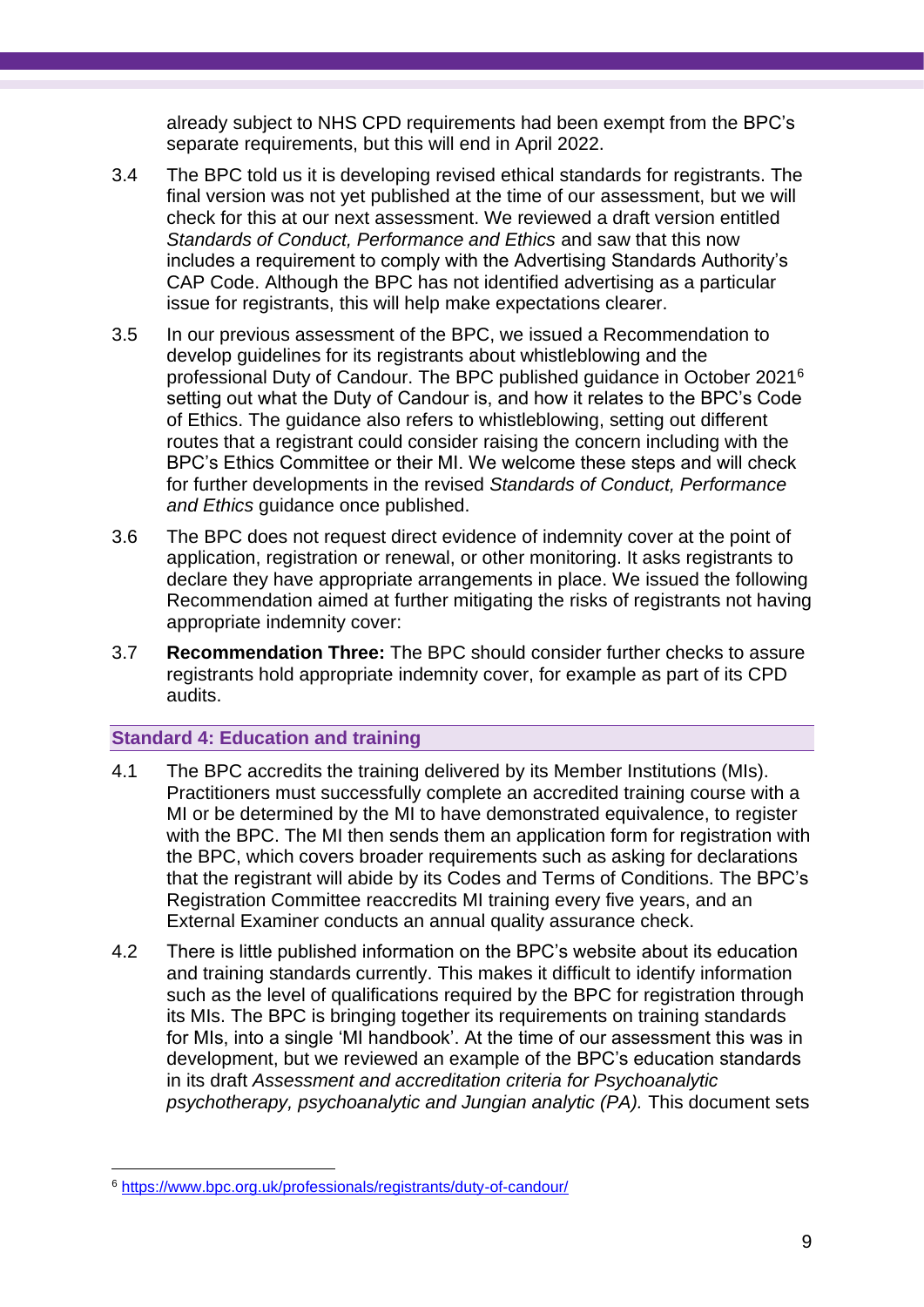out information such as the expected duration of training, and requirements for supervision.

- 4.3 The BPC is also in the process of developing training criteria for the different specialisms. At the time of our review, criteria for only one specialism, adult psychodynamic psychotherapy, was available.
- 4.4 We also reviewed BPC's Practice and Theory Requirements for the BPC Accredited Training Courses which sets out the general competencies, and competencies specific to relevant specialism, that MIs must provide.
- 4.5 Although these documents provide information about some of the BPC's specialisms, there are significant gaps in the overall education and training framework currently. We recognise that the BPC is currently working on further documents which should make its education and training requirements clearer, and that its involvement with the Scope of Practice and Education  $(SCoPEd)$  project<sup>7</sup> means that it is working with other Accredited Registers in this area. However, we think that it is important that there is clear, published information about current education and training requirements, in the meantime to any further developments.
- 4.6 The following minimum requirements do not appear to be met:
- 4.7 Minimum information provided to the public specifies:
	- Type and level of qualification required for entry to the register, including typical duration if is not a standard qualification such as degree
	- If equivalence routes exist, how experience will be considered
- 4.8 We issued a Condition within Standard Two for the BPC to set out its current education and training requirements, as part of its routes to registration, within six months. Additionally, the Panel issued the following Condition on education and training aimed at publishing more substantive information:
- 4.9 **Condition Three:** Publish clear information about the education and training outcomes needed for registration with BPC within 18 months. This should set out the standards of education and training that its Member Institutions are required to deliver for their specialisms to be accredited by the BPC. This should be used to underpin decisions by a MI that a registrant has met the requisite standards for registration with the BPC, whether through its training or demonstrating equivalence.

#### **Standard 5: Complaints and concerns about registrants**

- 5.1 At our last review in in February 2021<sup>8</sup>, we issued the following Conditions:
	- **1.** The BPC should ensure that the homepage of its website provides information about its regulatory and complaints handling role, with appropriate links, directed at members of the public. This should be completed by the submission of the next annual review paperwork.

<sup>7</sup> <https://www.bpc.org.uk/training/scoped/>

<sup>8</sup> [https://www.professionalstandards.org.uk/docs/default-source/accredited-registers/panel](https://www.professionalstandards.org.uk/docs/default-source/accredited-registers/panel-decisions/annual-review-panel-decision-bpc-2020.pdf?sfvrsn=dc657120_18)[decisions/annual-review-panel-decision-bpc-2020.pdf?sfvrsn=dc657120\\_18](https://www.professionalstandards.org.uk/docs/default-source/accredited-registers/panel-decisions/annual-review-panel-decision-bpc-2020.pdf?sfvrsn=dc657120_18)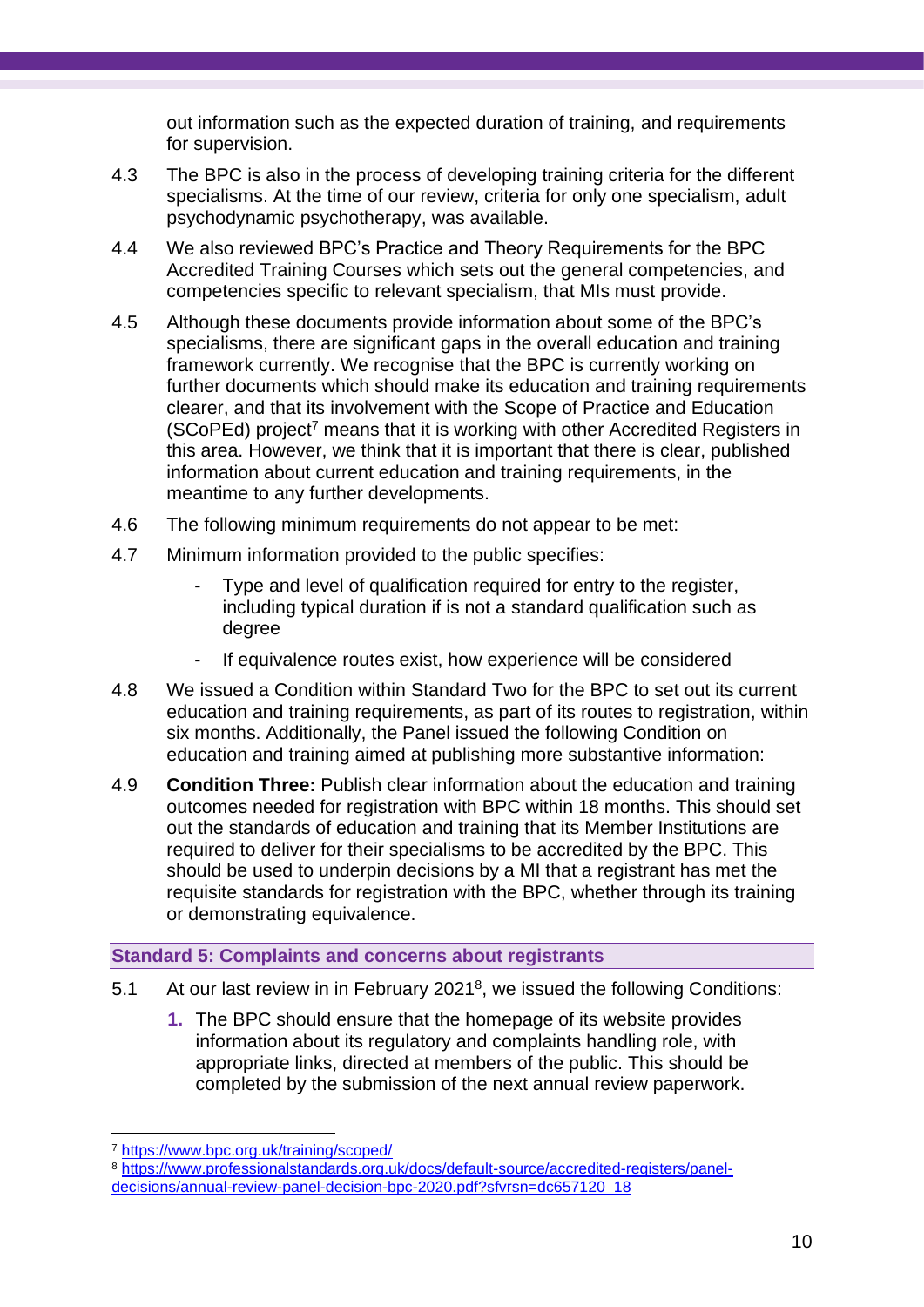- **2.** The BPC should provide a report to the Authority on the number of cases taken through the Practice Review Proceedings (PRP) and hearing route since the procedure was implemented. The report should include information on the allegations and the outcomes. This is to be completed within three months.
- **3.** The BPC should:
	- **a)** Review its procedure and associated guidance documents and provide a report to the Authority within six months. The review should include the criteria for deciding the route the complaint should take, the purpose of the different routes, the sanctions available for both routes and how and whether these are published, the purpose of interim orders and the way in which cases are presented and should address the Panel's concerns.
	- **b)** Provide the Authority within six months an implementation plan for any changes made as a result of the review.
- 5.2 The BPC published revised complaints processes in January 2022<sup>9</sup>. We reviewed these and found that overall, the Conditions had been satisfied as set out in further detail below.
- 5.3 The first Condition has been met through updates to the BPC's webpages. Its homepage now makes clearer that it is responsible for setting the standards required of the profession and considering concerns raised against its registrants. The homepage links directly to the Concerns section of its website, where more information about how to submit a complaint is provided. The header and footers of the website also provides a direct link to information about raising concerns.
- 5.4 This means that information about how to raise a concern is clearer from the main pages of the BPC's website. We suggest this could be further improved and issued a Recommendation:
- 5.5 **Recommendation Four:** The BPC should provide direct links to its Ethical Framework (or updated version once published), within its information about how to raise concerns.
- 5.6 For the second Condition, we reviewed examples of complaints considered through its PRP route since implementation. The BPC provided comparison data for the number of complaints handled through the PRP, Fitness to Practise (FtP) hearings and those that have been dismissed by the Screening Committee (SC) since 2015 (of 38 complaints received 25 were dismissed, six referred to the PRP and seven to FtP Hearing). We did not review these in detail, because the BPC's complaints process has since been revised. We will do an audit of cases at its next assessment.
- 5.7 We checked that cases that should result in a published sanction could be found on the BPC's Complaint Decisions webpage<sup>10</sup>. We noted that the BPC appears to receive relatively few complaints - less than 10 complaints per year for a registrant base of approximately 1800. Although we determined the

<sup>9</sup> See:<https://www.bpc.org.uk/regulation/fitness-to-practise-documents/>

<sup>10</sup> See:<https://www.bpc.org.uk/regulation/complaints-decisions/>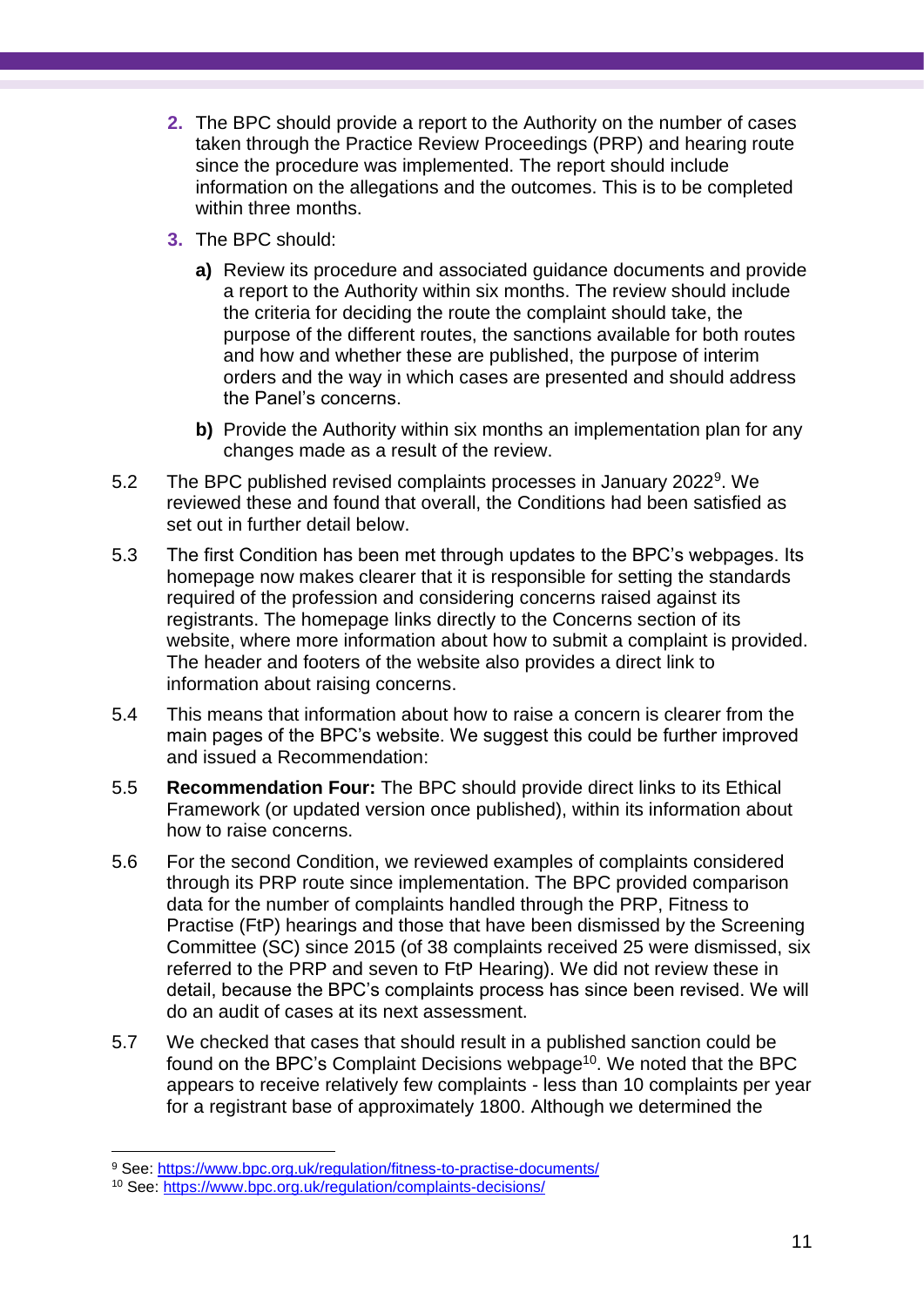Condition has been met, we will monitor the volume of complaints and how the processes are working in practice.

- 5.8 The third Condition from the last review was the most substantive and required the BPC to review its complaints processes. The BPC has made significant changes to its complaints processes over the past year. The revised approach includes the following key changes:
	- Introduction of Acceptance Criteria which sets out the threshold for investigation by the BPC;
	- A simpler 'Realistic Prospect' test used by the Screening Committee when deciding whether to take forward a complaint;
	- Closure of the PRP process, instead enabling the Screening Committee to issue Letters of Advice and Warnings;
	- New criteria to set out when a decision by the Screening Committee can be reviewed;
	- Where facts and impairment are agreed by the Registrant, a case can be decided by a Panel on papers without the need for a hearing ('Agreed Panel Disposal').
- 5.9 All concerns received by the BPC will be triaged against its Acceptance Criteria to determine whether an investigation should take place. This decision is made by the BPC's Head of Regulation, in consultation with the Head of Professional Practice.
- 5.10 If necessary, the complaint may be referred to the Interim Orders Committee (IOC) at this time. If a referral is made to the IOC then complainants may request an independent review of the decision. There is new guidance to support decisions made by the IOC. Any Interim Measures applied are published on the BPC webpages, although the new Condition 3 (Standard Four) requires that they are also published next to the practitioner's entry on the published register for transparency.
- 5.11 Complaints that meet the Acceptance Criteria, and are not referred to an IOC, will be considered by the Screening Committee, who apply a 'realistic prospect test' to establish whether there is potential for the registrant's practice being found impaired. Grounds for impairment include: professional misconduct, deficient professional performance, adverse physical or mental health, adverse determinations by another regulatory or professional body, or a criminal conviction or caution.
- 5.12 The Screening Committee can decide to adjourn the case, close it with no further action, close the case and issue a Letter of Advice to the registrant, issue a Warning to the registrant, or refer the case to a Fitness to Practise Hearing.
- 5.13 Previously, responsibility for presenting concerns about a registrant rested with the complainant. Within its new processes, it is clearer that accountability for determining whether its Codes have been met rests with the BPC, rather than the complainant. Complainants may still participate where appropriate, for example as a witness if the concern progresses to a Fitness to Practise Hearing. However, allegations are now presented by a Legal Adviser, and the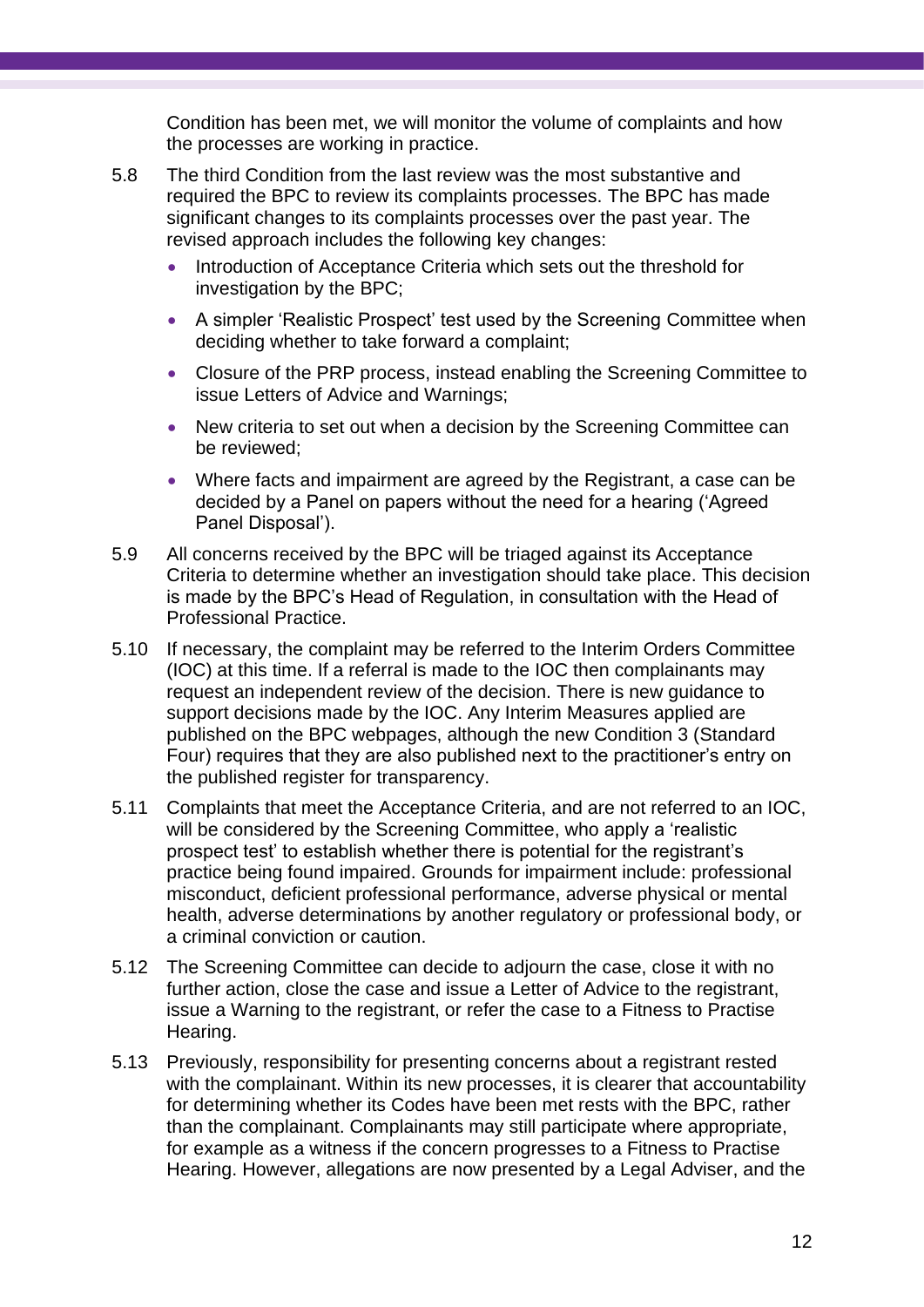complainant is not required to present or question the Registrant. The BPC has produced *Guidance for Witnesses<sup>11</sup>*, published in January 2022. Both the complainant and the BPC may request a review of a decision by the BPC's Screening Committee not to refer to a Hearing, on grounds defined within the Decision Review process.

- 5.14 The revised guidance includes mechanisms to encourage consistency of outcomes such as the *Indicative Sanctions Guidance*, *Screening Committee Guidance* and *Warnings Policy and Guidance*. It has not to date undertaken scrutiny of complaints handling through audit or similar, apart from the routes available to request reviews of individual decisions. The BPC reviews complaints on an annual basis to identify common themes, and reports findings to its Board and Ethics Committee.
- 5.15 The BPC told us that it plans to write to all of its registrants to notify them of the revised Fitness to Practise procedures. It plans to undertake further consultation on its approach to public hearings in late 2022. In the meantime, hearings will continue in private.
- 5.16 Overall, the BPC's new procedures go beyond the requirements of our Condition to review complaints processes and provide a plan of action. Its new guidance addresses the areas we had highlighted at our last review. We welcome the substantial amount of work the BPC has undertaken in this time and think that its new processes set out clearer arrangements for how complaints are considered.
- 5.17 **Recommendation Five:** The BPC should further strengthen its approach by undertaking its own scrutiny of a sample of decisions made under its new processes.
- 5.18 We will ask the BPC to report at its next assessment on progress with implementing its new complaints processes. We will undertake our own check on how cases are handled.

#### **Standard 6: Governance**

- 6.1 The BPC is a registered charity (Charity Commission number 1185487) and Private Limited Company by guarantee. It is funded through fees from registrants and its Member Institutions. We reviewed records from Companies House and the Charity Commission and noted that the BPC is up to date with filing records.
- 6.2 At our last assessment, we issued a Recommendation for the BPC to 'Consider options to improve its openness and transparency by, for example, publishing Board meeting minutes and dates of meetings on its website. These could be the minutes of public sessions or excerpts of meetings where topics discussed are relevant to the public interest'. We noted that the BPC now publishes summaries of the minutes of its Board meetings, on its Governance webpage<sup>12</sup>. The summaries we reviewed from November and December 2021 included information relevant to its public protection and registration functions.

<sup>11</sup> <https://www.bpc.org.uk/download/5042/Guidance-for-Witnesses.pdf>

<sup>12</sup> <https://www.bpc.org.uk/about-us/our-governance/>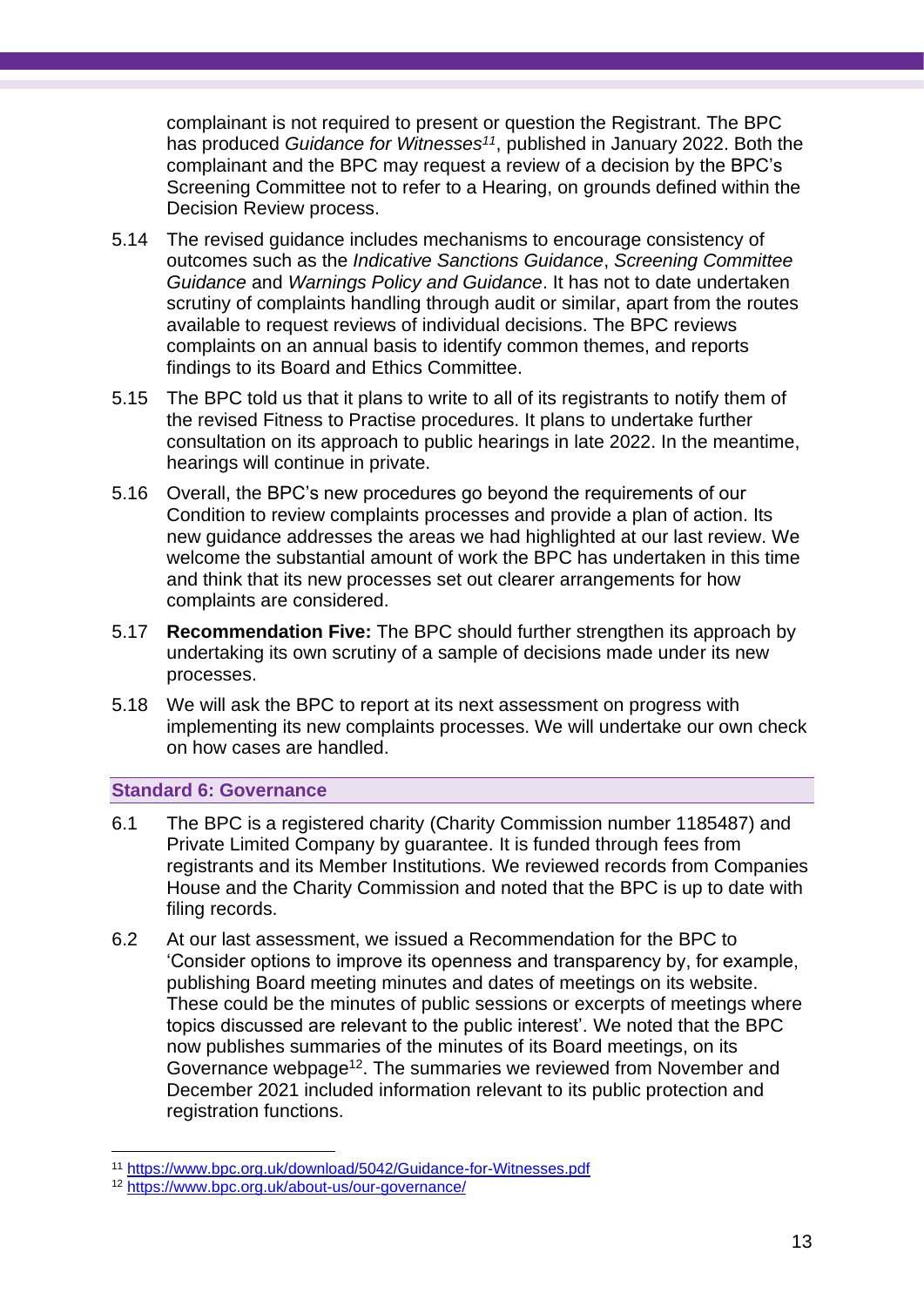- 6.3 The BPC told us that its Terms of Reference for its Committees are still in draft in some areas. It intends to update its Terms for the Registration Committee to reflect the inclusion of one lay member. We think it would be beneficial for the BPC to consider lay participation in other aspects of its work, for example through its Ethics Committee. Although the BPC told us that the Ethics Committee's work focuses on discussion of ethical issues arising during professional practice, noted decisions made by this Committee will affect patients and service users. Consequently, the Panel issued the following Recommendation:
- 6.4 **Recommendation Six:** The BPC should consider how to how to ensure that the perspectives of patient, service user and lay people inform the work of the Ethics Committee.

**Standard 7: Management of risks arising from the activities of registrants**

- 7.1 We found the BPC to have appropriate systems for managing risk overall. The BPC's risk matrix is reviewed quarterly by its Board. Risks it is actively managing include safeguarding, risk of false memories, and the Covid-19 pandemic. We tested some of the mitigations to these risks through assessment, such as its safeguarding policies.
- 7.2 We looked at how the BPC's website communicates the risks and benefits of the services offered by registrants. The distinctions between different modalities, and the limitations of these approaches, did not appear clear to us. However, the BPC does publish information about why people seek therapy<sup>13</sup> and what people can expect from a therapy session<sup>14</sup>. We note the BPC's comments that the limitations of psychotherapy will be subjective, and will seek to gain a clearer understanding of the benefits and limitations of the different modalities practised through our assessment of Standard 1 later in 2022.
- 7.3 We also asked about how the BPC ensures its registrants are trained to support people at risk of suicide or self-harm as this is a risk theme we are currently looking at across all counselling and psychotherapy Registers.
- 7.4 The BPC does not publish its own guidance on working with people at risk of suicide or self-harm but told us that understanding of suicide is already addressed within trainings. We noted that one of the BPC's MIs, as publicised on the BPC's website, held training on 'Working with Suicide' in February 2022 and that this covered areas such as how to assess risk when working with a suicidal client, the implications and issues about breaking confidentiality and will look at any relevant legal issues. Noting that the National Institute for Clinical Excellence (NICE) is currently consulting on a new draft guideline on self-harm<sup>15</sup>, we will check once the guideline is finalised what implications the BPC thinks this might have for its MIs and registrants. We will also check that its education and training criteria required for Condition Four includes competencies on working with risk of self-harm and/or suicide.

<sup>13</sup> <https://www.bpc.org.uk/information-support/what-is-therapy>

<sup>14</sup> <https://www.bpc.org.uk/information-support/what-can-i-expect-from-a-session>

<sup>15</sup> [https://www.nice.org.uk/news/article/self-harm-is-everyone-s-business-nice-says-in-new-draft](https://www.nice.org.uk/news/article/self-harm-is-everyone-s-business-nice-says-in-new-draft-guideline)[guideline](https://www.nice.org.uk/news/article/self-harm-is-everyone-s-business-nice-says-in-new-draft-guideline)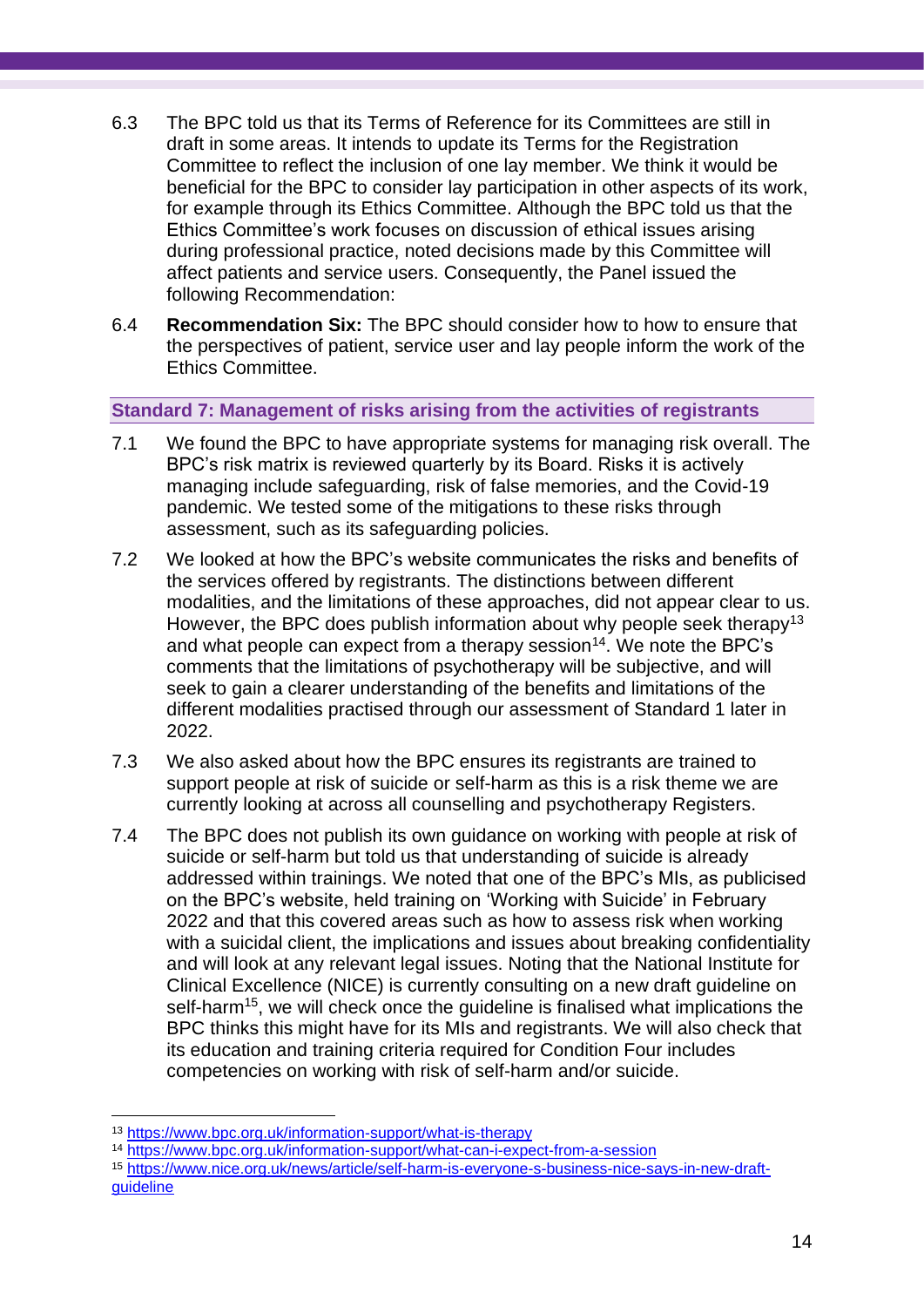#### **Standard 8: Communications and engagement**

- 8.1 Overall, the BPC provides clear and user-friendly information about itself and its role, targeted at different audiences, on its website. Its homepage clearly states its role of setting standards and links to its published register. Its webpages have been updated to provide clearer information about how to raise a concern about one of its registrants with new guidance about its complaints processes.
- 8.2 However, as noted in relation to Standards Two and Four we think there should be clearer information about the registration processes, and about its education and training requirements.
- 8.3 We also think that the BPC's register could be improved by providing more context for the different types of specialism that can be used to search for a Registrant. We could not find corresponding definitions for specialisms listed. For example, search terms include 'Couple psychoanalytic psychotherapist' and 'Couple psychodynamic psychotherapist', whereas elsewhere on the BPC's website it is stated that 'Psychoanalytic and psychodynamic psychotherapy are essentially interchangeable terms'. Without clear information about the specialisms offered by Registers, this could be confusing for people using the Register to find a practitioner.
- 8.4 We note that work to enhance this is likely to be linked to having clearer information about education and training requirements for different specialisms. Completion of Condition Three presents an opportunity to review the information on the BPC's searchable register once education and training requirements are clear, and we will check on progress with this at our next assessment.
- 8.5 We noted that the BPC appears to engage mainly with its MIs when developing its policies and guidance. We think it would be of benefit to broaden this out to other groups. The BPC told us that it is considering how it could achieve broader consultation with groups such as its registrants, other Accredited Regulators, UK government and patient representative bodies. We would welcome this approach and will check with the BPC on progress at its next assessment.
- <span id="page-14-0"></span>8.6 The BPC holds an annual *Psychoanalytic Psychotherapy Now* conference that looks at current issues. Its 2021 conference looked at 'Sexual Diversity and Psychoanalysis: acknowledging the past and looking to the future'. The event sought to 'recognise the past with a statement that regrets the pathological diagnoses of homosexuality and consequent exclusion of LGBT voices and look to the future by bringing together contemporary psychoanalytic thinking on sexual diversity which moved beyond heteronormative assumptions.' A Statement of Regret was also published in November 2021<sup>16</sup>. We commend the BPC for seeking to acknowledge and address previous harm and for initiating discussion with registrants on sexual orientation and psychoanalysis.

<sup>16</sup> <https://www.bpc.org.uk/ppnow-2021-homosexuality-statement-of-regret/>